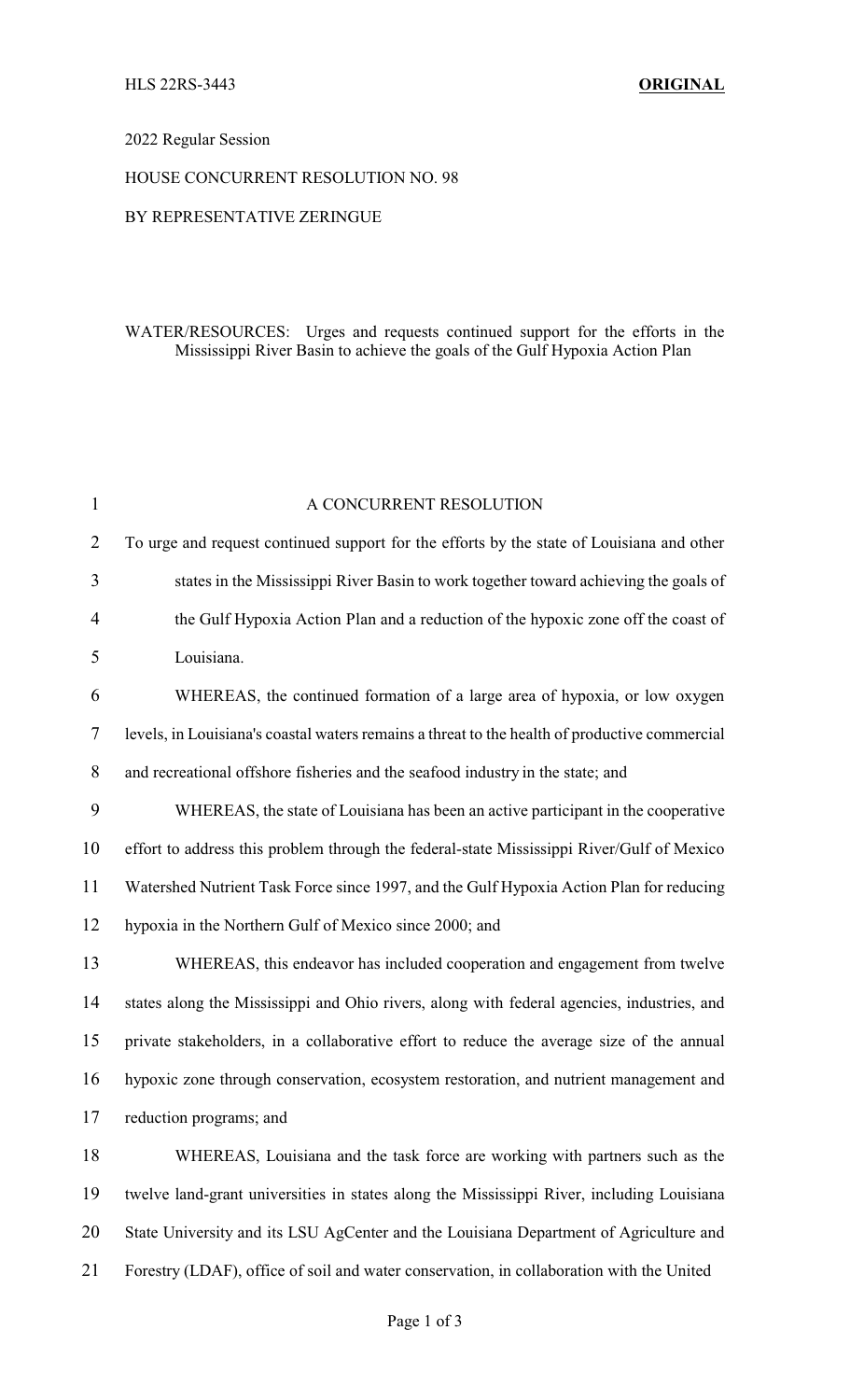#### HLS 22RS-3443 **ORIGINAL**

 States Department of Agriculture, farmers, and producers to implement programs contained in the 2018 Farm Bill, including projects in Louisiana's priority watersheds that drain to the Mississippi River, the Atchafalaya River, and the Gulf of Mexico; and

 WHEREAS, the Louisiana Department of Environmental Quality is working with the LDAF, other partner agencies, and stakeholders to reduce nutrient loading in priority watersheds throughout the state through the state's nonpoint source pollution program, as well as working with industries along the Mississippi River industrial corridor between Baton Rouge and New Orleans to proactively and voluntarily reduce their nutrient releases into the Mississippi River and the Gulf of Mexico through the Louisiana Environmental Leadership Program; and

 WHEREAS, the Louisiana Legislature has previously expressed its support for efforts to reduce the Gulf hypoxic zone and ensure the health of the state's offshore fisheries and waters, in resolutions such as House Concurrent Resolution No. 47 of the 2000 Regular Session, House Concurrent Resolution No. 80 of the 2007 Regular Session, Senate Concurrent Resolution No. 40 of the 2010 Regular Session, Senate Resolution No. 84 of the 2012 Regular Session, House Concurrent Resolution No. 70 of the 2016 Regular Session, House Concurrent Resolution No. 30 of the 2019 Regular Session, and House Concurrent Resolution No. 48 of the 2021 Regular Session.

 THEREFORE BE IT RESOLVED, that the Legislature of Louisiana reaffirms this support and urges and requests continued support for these efforts by our state and others in the Mississippi River Basin to work together toward achieving the goals and targets of the Gulf Hypoxia Action Plan and a reduction of the hypoxic zone off our coast.

 BE IT FURTHER RESOLVED that a copy of this Resolution be forwarded to 24 Governor John Bel Edwards, Lieutenant Governor Billy Nungesser, and each member of the Louisiana congressional delegation.